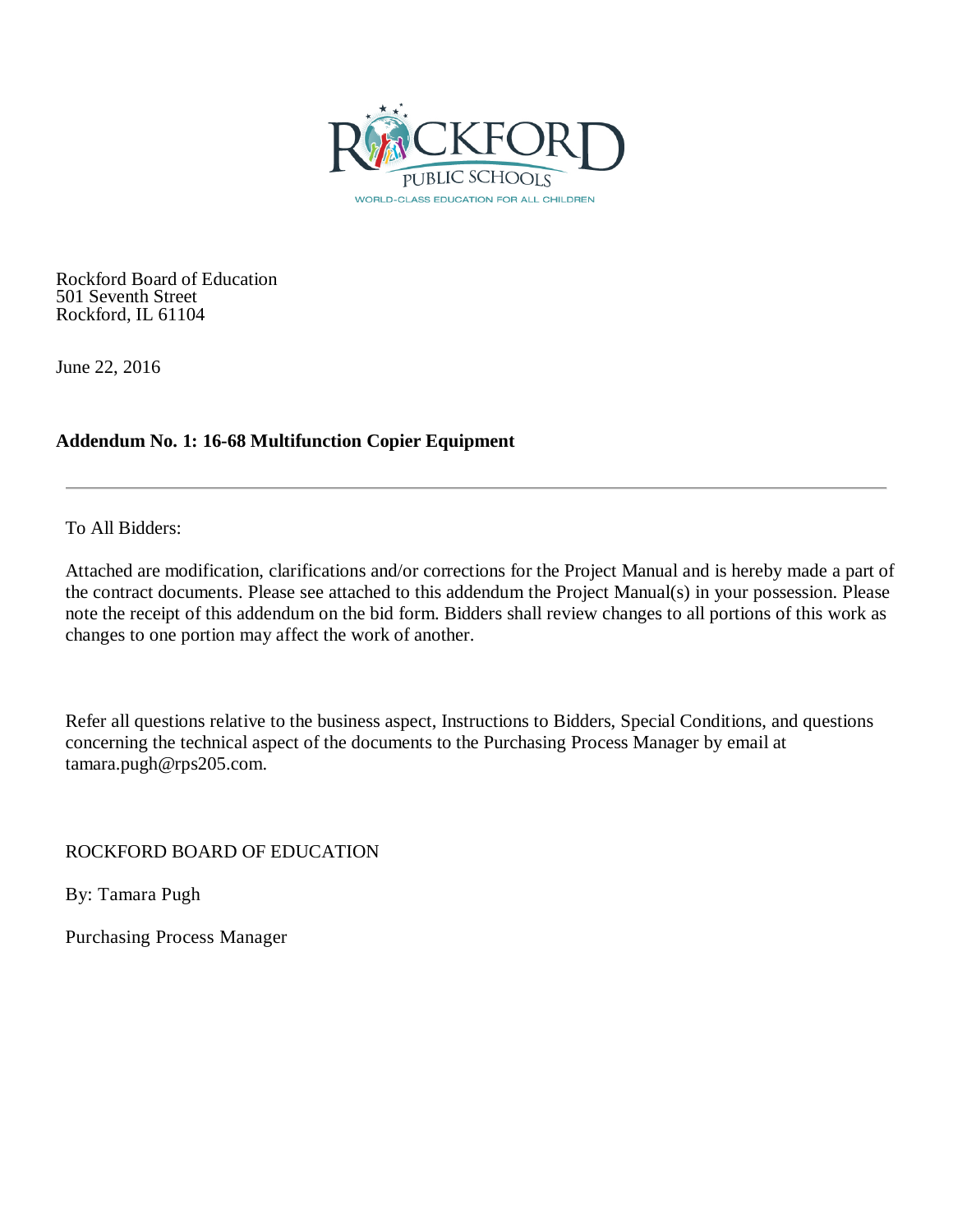### **Rockford Public Schools**

### **ADDENDUM ONE**

### **ADDENDUM DATE: June 22, 2016**

### **RE: RFP No. 16-68 Multifunction Copier Equipment REQUEST FOR INFORMATION RESPONSES:**

1. We note the requirement for a "Suspend Job Timeout" function. This is an exclusive feature of only a few manufacturers on the market. We believe this is a "Trojan horse" recommendation planted intentionally, or not, by a local vendor. In our many years of experience in this industry, we have not encountered a mandatory RFP requirement for this feature. In reading through the RK Dixon MPSA report, no mention was made of the need for this feature. Since this feature is exclusive to only a few brands on the market today, including Xerox and Canon, and since other brands will be excluded if this is a mandatory feature, will RPS allow this feature to be an optional hardware requirement?

**Response:** For the volume of print that the District has we need this function and you are welcome to propose an alternate solution. This will be a required feature and not optional.

2. The specified speed requirements of the RFP are in direct alignment with the Xerox product line. These speed requirements are not industry standard product categories ("Segment 1 through 6"). Will RPS instead conform its RFP speed categories to the Buyers Laboratory/Dataquest definitions?

**Response:** These are general guidelines that we have put together for each model.

3. The follow-me print software is required to be available on "all" products. Does this include the printers found by RK Dixon?

**Response:** No, this bid is for the District copiers only.

4. Is there a requirement to provide service/supply pricing on the District's network printers?

**Response:** No, this bid is for the District copiers only.

5. Is the pricing to be submitted a monthly price or an annual price for the given time period?

**Response:** Please see revised bid offer form that is attached.

6. What brand of staples will be provided by the District?

**Response:** Currently we order staples through the vendor that provide our copiers and we are billed separately for them.

7. Will RK Dixon, along with all other Xerox distribution channels, be excluded from consideration in this RFP process since they were allowed to design the specifications for this RFP custom-tailored for their product line?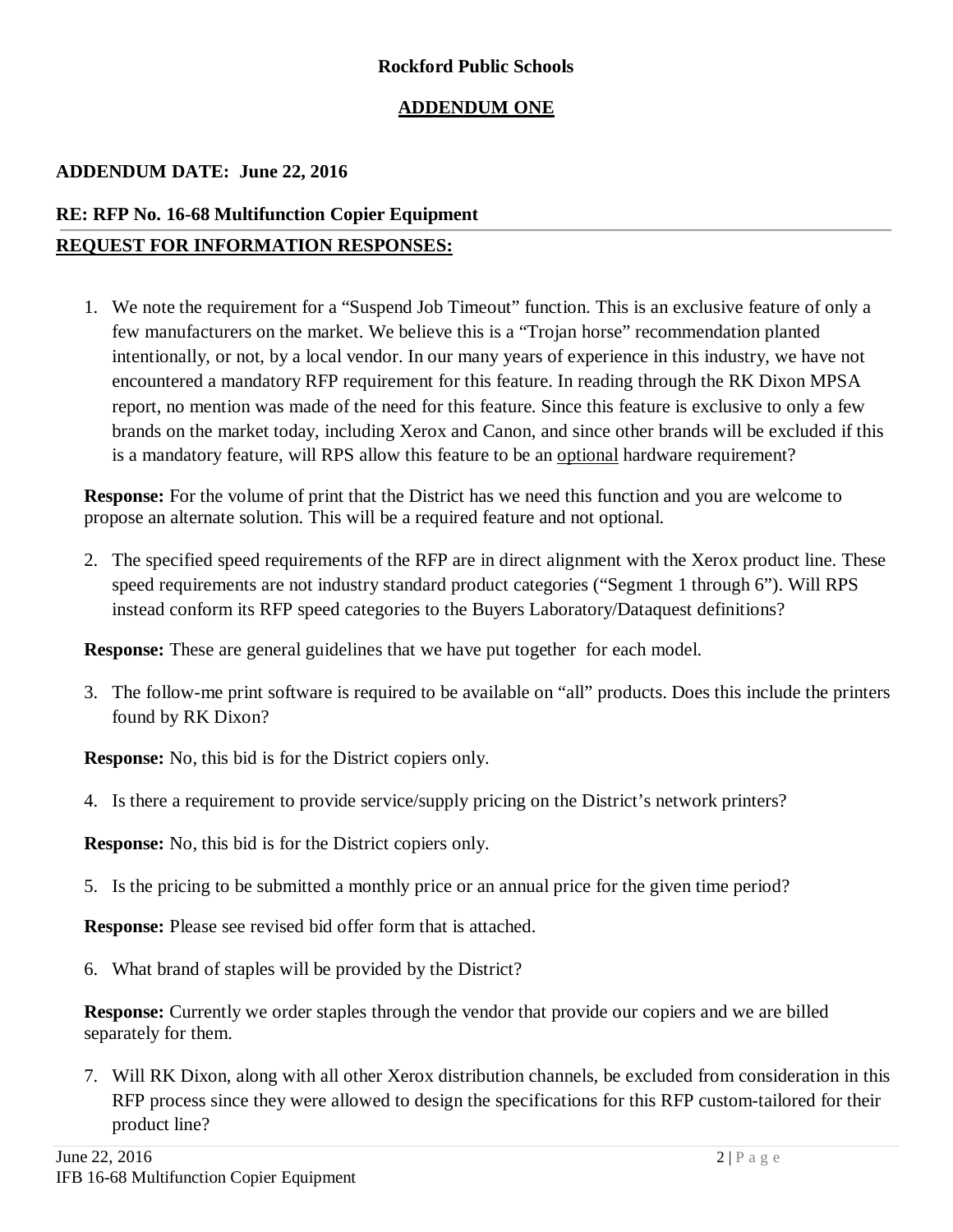**Response:** No, they will not be excluded. RK Dixon did an analysis for the District's print environment only, the bid specifications were put together by the District.

8. Will we be included on all questions submitted by all vendors?

**Response:** Yes, all questions and responses will be distributed via an addendum.

9. How many print servers does the district have? For a vendor to get a quote from Paper Cut or Equitrac we need to know how many print servers the district utilizes. Important to know as soon as possible so a quote request can be submitted to Paper Cut and Equitrac.

**Response:** The District uses one print server; however, we don't utilize traditional print servers. If print servers are required for your solution specifications for such should be included.

10. Assignment "22" – would we be able to use a third party leasing company?

**Response:** Yes, third party leasing companies are acceptable.

11. Clarification on "35" – "a percentage as commission rate." Can you please clarify?

**Response:** This is not applicable to this bid.

12. Clarification on "34" and "36" – "34" is saying a 3 year initial contract with a 2 year option and "36" is saying "contract for an option year". Would this be for a  $6<sup>th</sup>$  year?

**Response:** This will be a 3 year contract with a 3 year option, and 36 states that we have the option to continue it for an additional year.

13. Clarification "20" - Period of Acceptance of Bids – can this statement be clarified?

**Response:** The board has 60 days to approve the bid and there can be no price change within that time.

14. Clarification "21" – Deliverers and Purchase Order – will the district be issuing one P.O. for the lease and service for the district contract or will individual P.O. and leases be issued for each device.

**Response:** There will be individual PO's for each location.

15. "Required Bid Form Check List" – "Copy of Local and State Licensures" – can you clarify what we need to submit?

**Response:** Copy of your business license.

16. I have a question regarding the item #21 termination without cause on page 17 of the RFP. Does this paragraph pertain to the service agreement portion of the contract or does it pertain to the lease portion?

**Response:** Yes, this pertains to the service agreement portion.

17. Do you want the charge of the electrical changes in the bid?

**Response:** No, we are not requesting the charge of electrical changes to be a part of this bid.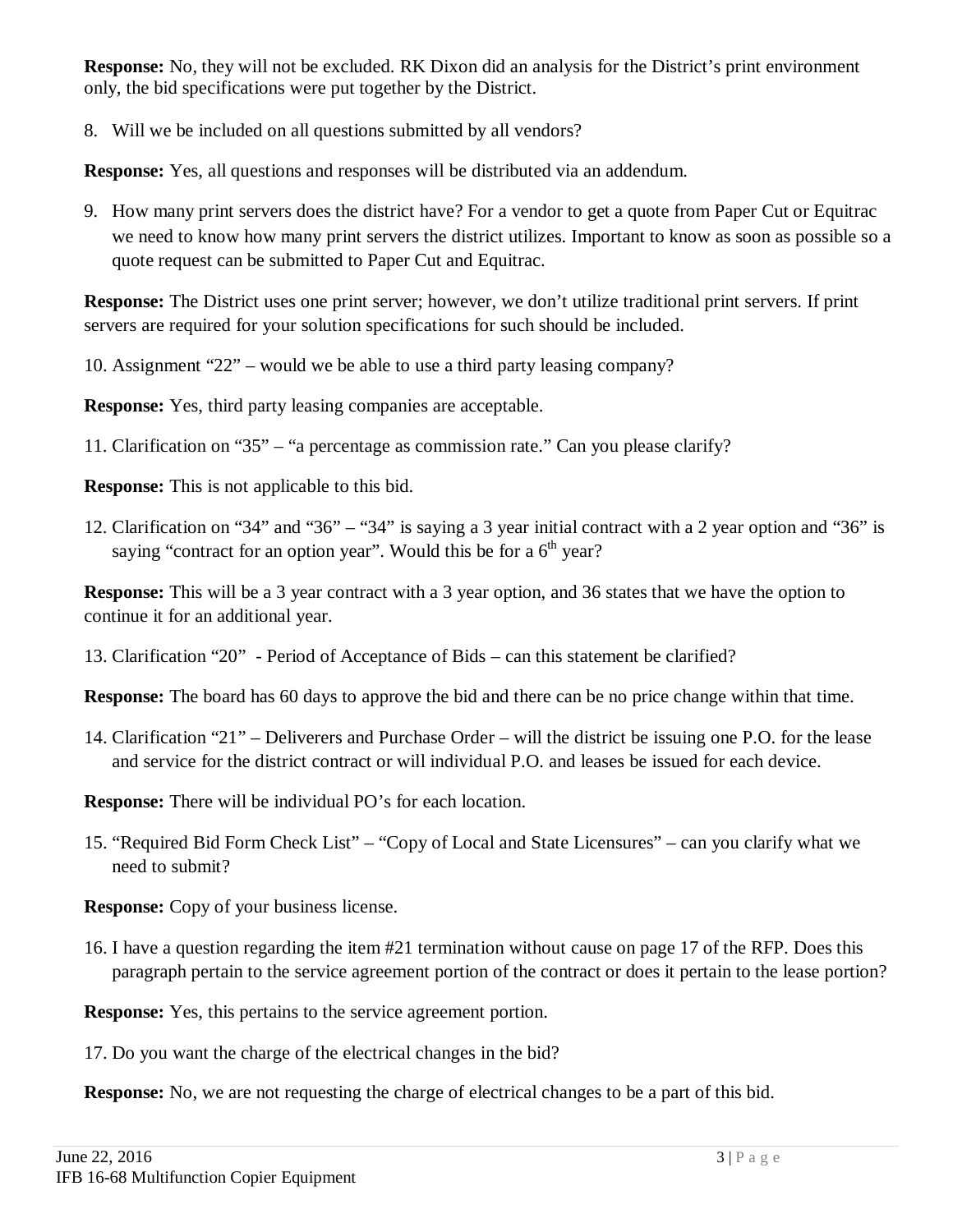Board of Education Rockford Public School District 205 Rockford, Illinois **IFB No. 16-68 Multifunction Copier Equipment**

Company Name\_\_\_\_\_\_\_\_\_\_\_\_\_\_\_\_\_\_\_\_\_\_\_\_\_\_

| <b>BASE BID</b> |                 |                                           |                                                        |                                         |                                                           |                                        |                                       |                                     |                         |
|-----------------|-----------------|-------------------------------------------|--------------------------------------------------------|-----------------------------------------|-----------------------------------------------------------|----------------------------------------|---------------------------------------|-------------------------------------|-------------------------|
|                 |                 |                                           | <b>Maintenance Agreement -</b><br><b>Cost Per Copy</b> |                                         | ANNUAL LEASING COST - PER UNIT                            |                                        |                                       |                                     |                         |
| <b>ITEM No.</b> | Qty.            | <b>ITEM DESCRIPTION</b><br><b>SUMMARY</b> | <b>Cost Per</b><br>Copy<br><b>Black/White</b>          | <b>Cost Per</b><br><b>Copy Color</b>    | <b>YEAR 1</b>                                             | <b>YEAR 2</b>                          | <b>YEAR 3</b>                         | <b>TOTAL COST</b><br><b>3 YEARS</b> | <b>Interest</b><br>Rate |
|                 |                 |                                           |                                                        |                                         |                                                           |                                        |                                       |                                     |                         |
|                 | $\overline{7}$  | C1 Color Desktop Basic                    |                                                        |                                         |                                                           |                                        |                                       |                                     |                         |
| Make_           |                 |                                           |                                                        |                                         | Meets all minimum specifications: Yes<br>$N$ <sup>O</sup> |                                        |                                       |                                     |                         |
| $\overline{2}$  | 11              | C <sub>2</sub> Color Basic                |                                                        |                                         |                                                           |                                        |                                       |                                     |                         |
| Make_           |                 |                                           |                                                        |                                         |                                                           |                                        | Meets all minimum specifications: Yes | $N$ <sup>O</sup>                    |                         |
|                 |                 |                                           |                                                        |                                         |                                                           |                                        |                                       |                                     |                         |
| 3               | 45              | C <sub>3</sub> Color Main Office          |                                                        |                                         |                                                           |                                        |                                       |                                     |                         |
| Make_           |                 | Model_                                    |                                                        | <u> 1990 - Johann Barbara, martin a</u> |                                                           |                                        | Meets all minimum specifications: Yes | $No_$                               |                         |
| $\overline{4}$  | $\overline{4}$  | C <sub>4</sub> Color High Volume          |                                                        |                                         |                                                           |                                        |                                       |                                     |                         |
| Make            |                 | Model_                                    |                                                        |                                         |                                                           |                                        | Meets all minimum specifications: Yes | No                                  |                         |
| 5               | $5\overline{)}$ | <b>MO Mono Desktop Basic</b>              |                                                        |                                         |                                                           |                                        |                                       |                                     |                         |
| Make_           |                 | Model                                     |                                                        |                                         |                                                           | Meets all minimum specifications: Yes_ |                                       | No                                  |                         |
| 6               | 21              | M1 Mono Basic                             |                                                        |                                         |                                                           |                                        |                                       |                                     |                         |
| Make            |                 | Model_                                    |                                                        |                                         |                                                           | Meets all minimum specifications: Yes_ |                                       | No                                  |                         |
|                 |                 |                                           |                                                        |                                         |                                                           |                                        |                                       |                                     |                         |

## **REQUEST FOR PROPOSAL OFFER FORM IFB No. 16-68 Multifunction Copier Equipment**

|      |                                                                   | 48 | M <sub>2</sub> Mono High Volume |  |  |  |                                        |                |  |
|------|-------------------------------------------------------------------|----|---------------------------------|--|--|--|----------------------------------------|----------------|--|
| Make | Meets all minimum specifications: Yes_<br>Model<br>N <sub>o</sub> |    |                                 |  |  |  |                                        |                |  |
|      |                                                                   |    |                                 |  |  |  |                                        |                |  |
|      |                                                                   |    |                                 |  |  |  |                                        |                |  |
|      |                                                                   | 43 | LP1 Mono Light Production       |  |  |  |                                        |                |  |
|      |                                                                   |    |                                 |  |  |  |                                        |                |  |
| Make |                                                                   |    | Model                           |  |  |  | Meets all minimum specifications: Yes_ | N <sub>0</sub> |  |

The undersigned proposer declares he/she has carefully examined the attached General Terms and Conditions, Supplemental Terms and Conditions, Specifications and RFP Offer Form the Rockford Public School District's Invitation for Bid 16-68 Multifunction Copier Equipment. Respondent agrees to hold firm the prices offered throughout the first contract period ending June 30, 2019.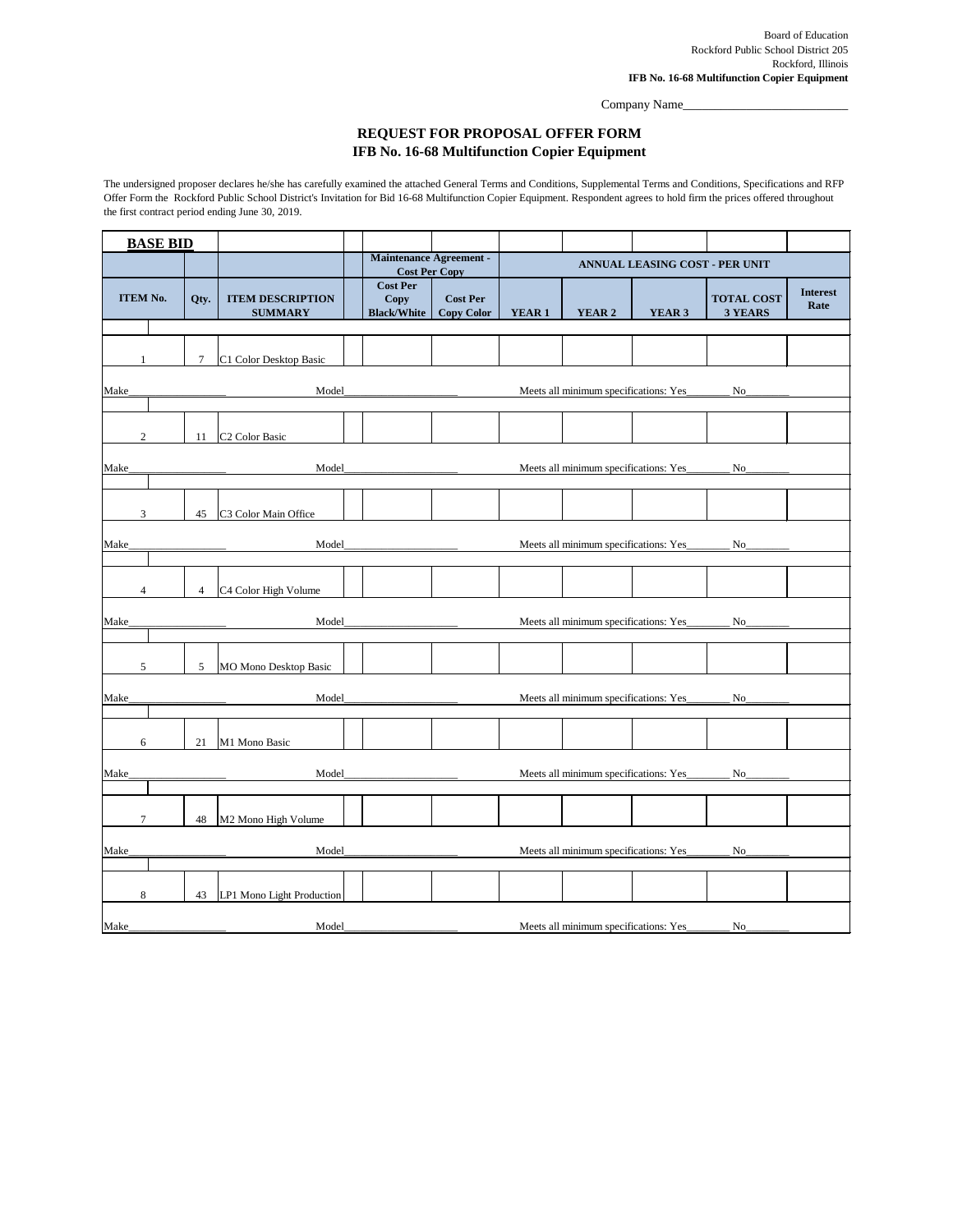Board of Education Rockford Public School District 205 Rockford, Illinois **IFB No. 16-68 Multifunction Copier Equipment**

Company Name\_

# **REQUEST FOR PROPOSAL OFFER FORM IFB No. 16-68 Multifunction Copier Equipment**

The undersigned proposer declares he/she has carefully examined the attached General Terms and Conditions, Supplemental Terms and Conditions, Specifications and RFP Offer Form the Rockford Public School District's Invitation for Bid 16-68 Multifunction Copier Equipment. Respondent agrees to hold firm the prices offered throughout the first contract period ending June 30, 2019.

## **ALTERNATE - TRADE IN VALUE**

| Qty            | <b>District Current Machines</b> | <b>Trade-In Value</b> | Lease Exp.<br><b>Date</b> |
|----------------|----------------------------------|-----------------------|---------------------------|
| 3              | CopyStar CS303                   |                       | Own                       |
| $\mathbf{1}$   | CopyStar CS505                   |                       | Own                       |
| 3              | CopyStar KM503                   |                       | Own                       |
| $\mathbf{1}$   | Konica Minola 7145               |                       | Own                       |
| $\mathbf{1}$   | Konica Minolta 3340              |                       | Own                       |
| $\mathbf{1}$   | Konica Minolta 7033              |                       | Own                       |
| $\mathbf{1}$   | Konica Minolta 7035              |                       | Own                       |
| $\mathbf{1}$   | Konica Minolta B1051             |                       | Aug-17                    |
| $\overline{2}$ | Konica Minolta B223              |                       | Own                       |
| 6              | Konica Minolta B250              |                       | Own                       |
| $\mathbf{1}$   | Konica Minolta B282              |                       | Own                       |
| 1              | Konica Minolta B361              |                       | Own                       |
| 9              | Konica Minolta B363              |                       | Own                       |
| $\mathbf{1}$   | Konica Minolta B363              |                       | $Sep-16$                  |
| 4              | Konica Minolta B363              |                       | $Oct-16$                  |
| 14             | Konica Minolta B423              |                       | Own                       |
| $\overline{2}$ | Konica Minolta B423              |                       | Aug-16                    |
| $\overline{2}$ | Konica Minolta B500              |                       | Own                       |
| 7              | Konica Minolta B501              |                       | Own                       |
| 4              | Konica Minolta B501              |                       | Aug-16                    |
| $\mathbf{1}$   | Konica Minolta B552              |                       | Aug-16                    |
| 3              | Konica Minolta B552              |                       | $Sep-16$                  |
| $\mathbf{1}$   | Konica Minolta B552              |                       | $Oct-16$                  |
| $\mathbf{1}$   | Konica Minolta B554e             |                       | $Oct-16$                  |
| $\mathbf{1}$   | Konica Minolta B554e             |                       | $Dec-16$                  |
| 9              | Konica Minolta B600              |                       | Own                       |
| 51             | Konica Minolta B601              |                       | Own                       |
| $\overline{2}$ | Konica Minolta B751              |                       | Own                       |
| $\mathbf{1}$   | Konica Minolta C220              |                       | Own                       |
| $\overline{2}$ | Konica Minolta C35               |                       | Own                       |
| $\mathbf{1}$   | Konica Minolta C360              |                       | Own                       |